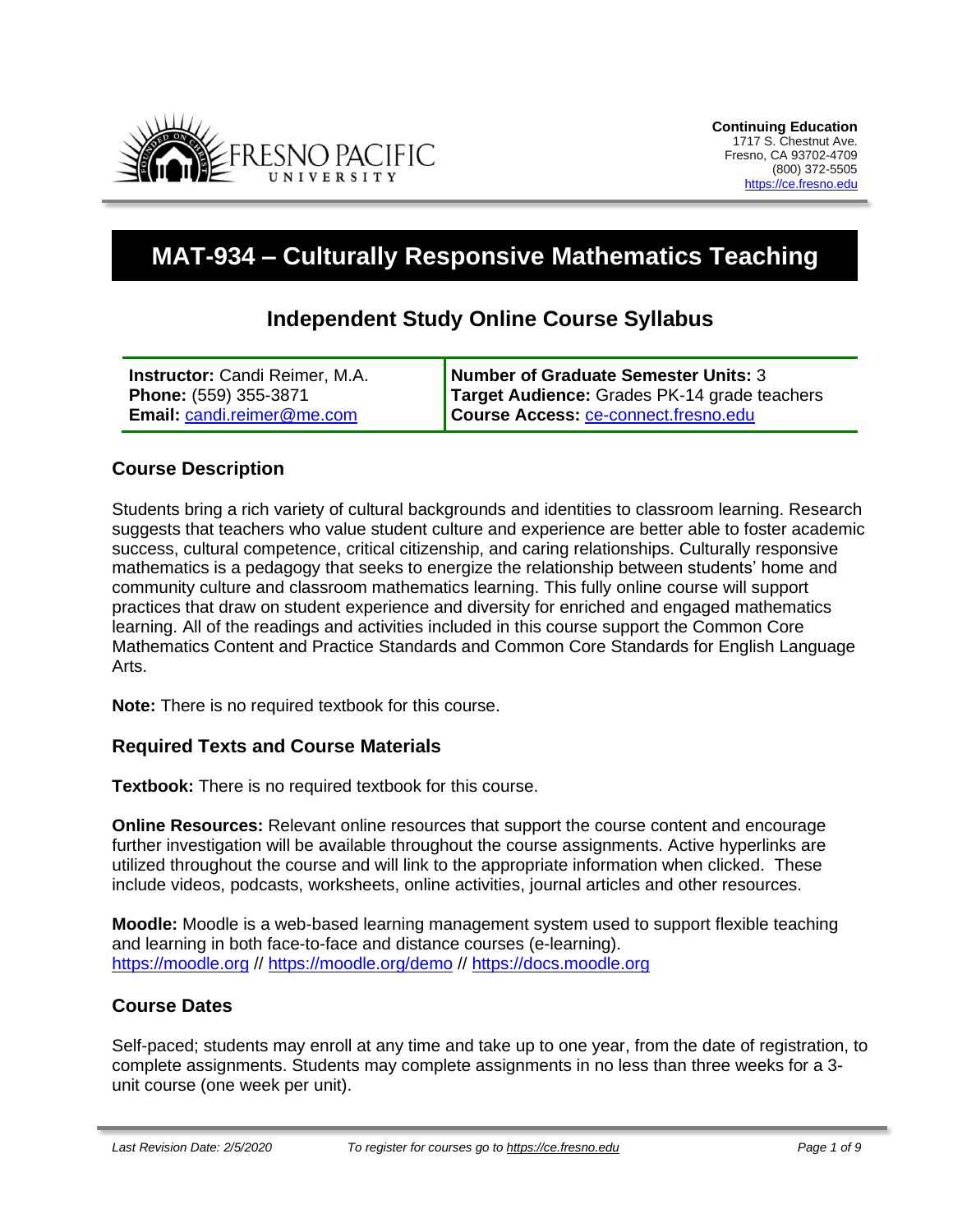## **National Standards Addressed in This Course**

#### **Common Core Standards for Mathematics**

<http://www.corestandards.org/the-standards/mathematics>

- Counting & Cardinality
- Operations & Algebraic Thinking
- Number & Operations
- Measurement & Data
- Geometry
- Ratios & Proportional Relationships
- The Number System
- Expressions & Equations
- Functions
- Statistics & Probability

#### **Common Core Standards for Mathematical Practice**

<http://www.corestandards.org/Math/Practice/>

- Standard 1: Make sense of problems and persevere in solving them
- Standard 2: Reason abstractly and quantitatively
- Standard 3: Construct viable arguments and critique the reasoning of others
- Standard 4: Model with mathematics
- Standard 5: Use appropriate tools strategically
- Standard 6: Attend to precision
- Standard 7: Look for and make use of structure
- Standard 8: Look for and express regularity in repeated reasoning

#### **Common Core Standards for English Language Arts**

<http://www.corestandards.org/ELA-Literacy/>

- Anchor Standards
- Reading: Literature
- Reading: Informational Text
- Reading: Foundational Skills
- Writing
- Speaking & Listening
- Language
- Range, Quality, & Complexity
- Literacy in Science & Technical Subjects

#### **National Board for Professional Teaching Standards**

<http://www.nbpts.org/five-core-propositions>

- Proposition 1: Teachers are committed to students and their learning.
- Proposition 2: Teachers know the subjects they teach and how to teach those subjects to students.
- Proposition 3: Teachers are responsible for managing and monitoring student learning.
- Proposition 4: Teachers think systematically about their practice and learn from experience.
- Proposition 5: Teachers are members of learning communities.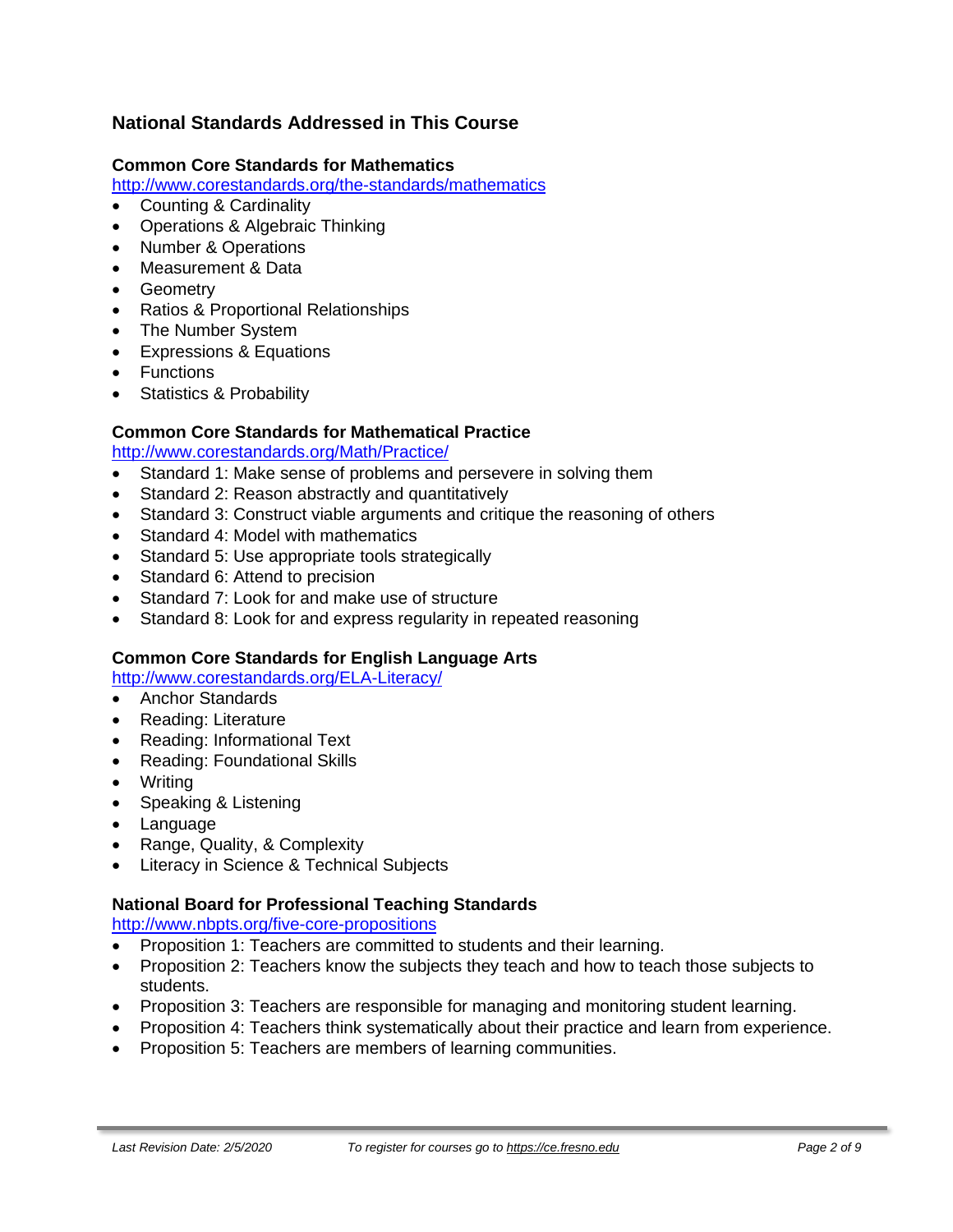# **Continuing Education Program Student Learning Outcomes**

| CE <sub>1</sub> | Demonstrate proficient written communication by articulating a clear focus,<br>synthesizing arguments, and utilizing standard formats in order to inform and<br>persuade others, and present information applicable to targeted use.                                    |  |  |
|-----------------|-------------------------------------------------------------------------------------------------------------------------------------------------------------------------------------------------------------------------------------------------------------------------|--|--|
| CE <sub>2</sub> | Demonstrate comprehension of content-specific knowledge and the ability to apply it<br>in theoretical, personal, professional, or societal contexts.                                                                                                                    |  |  |
| CE <sub>3</sub> | Reflect on their personal and professional growth and provide evidence of how such<br>reflection is utilized to manage personal and professional improvement.                                                                                                           |  |  |
| CE <sub>4</sub> | Apply critical thinking competencies by generating probing questions, recognizing<br>underlying assumptions, interpreting and evaluating relevant information, and<br>applying their understandings to the professional setting.                                        |  |  |
| CE <sub>5</sub> | Reflect on values that inspire high standards of professional and ethical behavior as<br>they pursue excellence in applying new learning to their chosen field.                                                                                                         |  |  |
| CE <sub>6</sub> | Identify information needed in order to fully understand a topic or task, organize that<br>information, identify the best sources of information for a given enquiry, locate and<br>critically evaluate sources, and accurately and effectively share that information. |  |  |

## **Student Learning Outcomes (SLOs) for This Course**

| <b>Student Learning Outcomes for This Course</b><br>By the end of this course student will be able to:                                                                                                           | <b>National Standards</b><br><b>Addressed in This</b><br>Course* | Continuing<br><b>Education Program</b><br><b>Student Learning</b><br><b>Outcomes</b><br>Addressed** |
|------------------------------------------------------------------------------------------------------------------------------------------------------------------------------------------------------------------|------------------------------------------------------------------|-----------------------------------------------------------------------------------------------------|
| 1. Demonstrate through written reflection an<br>understanding of current research which<br>supports culturally responsive mathematics<br>teaching (CRMT) and how it relates to<br>current Common Core standards. | NBPTS Prop. 1, 2<br>ISTE 3, 4, 5                                 | CE 1, CE 2, CE 4,<br>CE 6                                                                           |
| 2. Demonstrate effective use of tools,<br>resources, and pedagogies that support<br>implementation CRMT in the classroom.                                                                                        | NBPTS Prop. 1, 2,<br>ISTE 1, 2, 3, 4, 5                          | CE 2, CE 4, CE 6                                                                                    |
| 3. Analyze, design, facilitate, and reflect on<br><b>CRMT</b> lessons.                                                                                                                                           | NBPTS Prop. 1, 2,<br>3, 4, 5<br>ISTE 1, 2, 3, 4, 5               | CE 2, CE 3, CE 4,<br>CE <sub>6</sub>                                                                |
| 4. Collaborate with teaching peers and online<br>colleagues to share insights and deepen<br>their professional practice.                                                                                         | NBPTS Prop. 1, 2,<br>4, 5<br>ISTE 3, 4, 5                        | CE 1, CE 3, CE 4,<br>CE 5, CE 6                                                                     |

\* Please refer to the section on **National Standards Addressed in This Course**

\*\* Please refer to the section on **Continuing Education Program Student Learning Outcomes**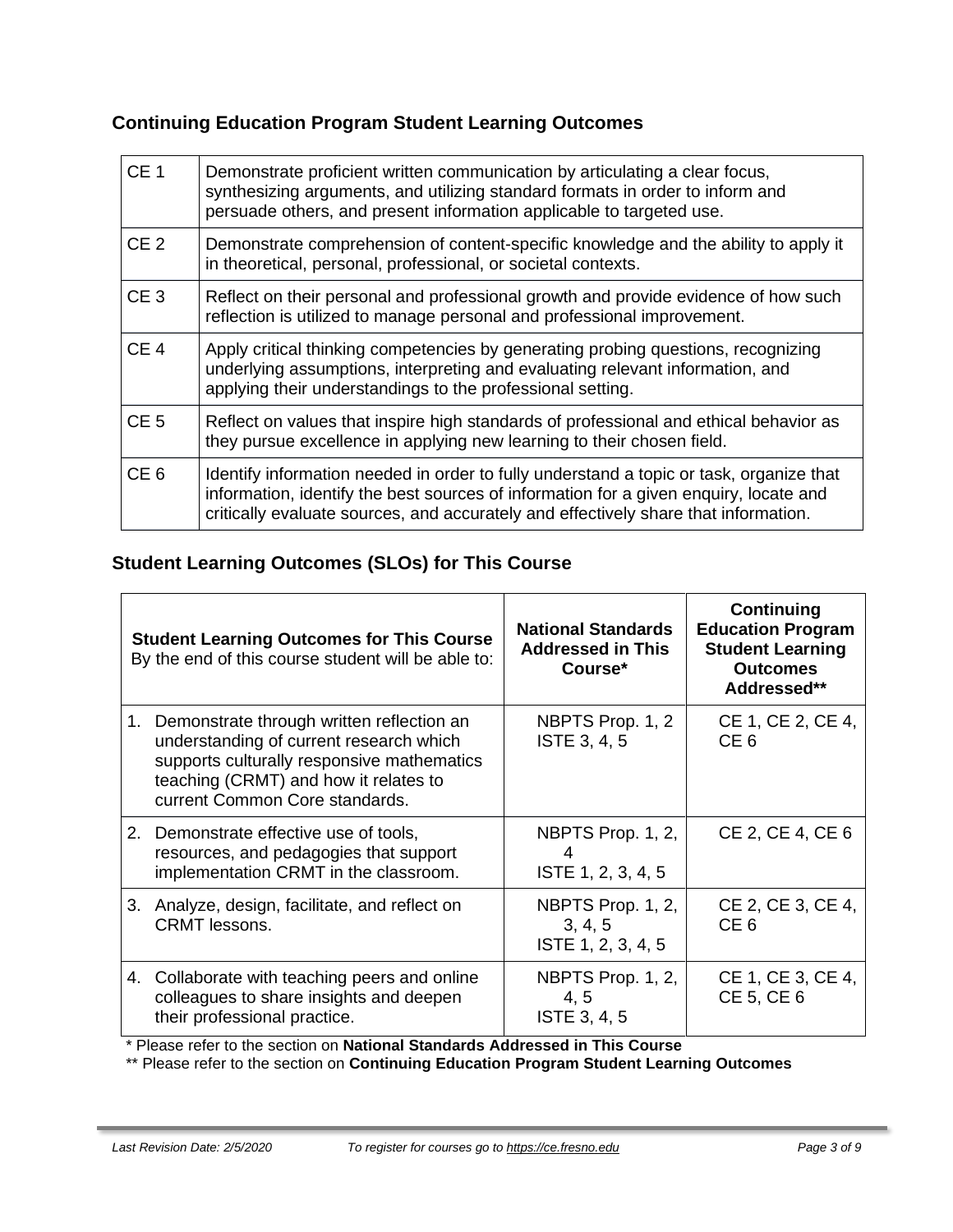**Topics, Assignments, and Activities**

| <b>Module Title</b>                                                                   | <b>Module Assignments and Activities</b>                                                                                                                                                                                                                                                                                                                                                                                                                                                                                  |       |
|---------------------------------------------------------------------------------------|---------------------------------------------------------------------------------------------------------------------------------------------------------------------------------------------------------------------------------------------------------------------------------------------------------------------------------------------------------------------------------------------------------------------------------------------------------------------------------------------------------------------------|-------|
| <b>Welcome Module</b>                                                                 | Introduction video<br>$\bullet$<br>Moodle online tutorial<br>$\bullet$<br>Course syllabus<br>$\bullet$                                                                                                                                                                                                                                                                                                                                                                                                                    |       |
| Module 1-<br>Orientation and<br>Introductions                                         | Introductions and goals for class<br>$\bullet$<br>1.1 Assignment: Submit Orientation<br>$\bullet$<br>1.2 Forum: Class Introductions<br>$\bullet$                                                                                                                                                                                                                                                                                                                                                                          | 4, 4  |
| Module $2-$<br><b>About Culturally</b><br>Responsive<br><b>Mathematics</b>            | Explore the what and why of culturally responsive<br>$\bullet$<br>mathematics teaching (CRMT)<br>Read a Fresno Pacific University perspective<br>$\bullet$<br>Explore the differences between multicultural<br>education, social justice math education, and culturally<br>responsive mathematics pedagogy<br>Watch a video, read research articles, write reflection,<br>$\bullet$<br>and participate in forum discussions.<br>2.1 Assignment: Four Cs for Critical Reading and<br>Reflection<br>2.2 Forum: Share Two Cs | 10, 4 |
| Module $3-$<br>Research and<br>Rationale                                              | Explore the rationale for culturally responsive<br>$\bullet$<br>mathematics pedagogy dispositions and practices<br>Explore equity concerns in mathematics education<br>$\bullet$<br>Examine the benefits and theories of CRMT<br>$\bullet$<br>Read articles and watch videos provided in this module<br>$\bullet$<br>3.1 Assignment: Research Q & A<br>$\bullet$<br>3.2 Forum: Share Two Questions                                                                                                                        | 10, 4 |
| Module $4-$<br>Teacher Identity and<br>Positionality                                  | Examine how personal backgrounds, identities, and<br>privilege affect mathematics teaching<br>Explore a research study on implicit bias<br>$\bullet$<br>Watch videos on bias and privilege<br>Read articles about power, privilege, and positionality<br>$\bullet$<br>(for example, mathematics as gatekeeper).<br>Read a sample math teaching positionality statement<br>٠<br>4.1 Assignment: Positionality Statement<br>4.2 Forum: Share Your Positionality Statement<br>$\bullet$                                      | 10, 4 |
| Module $5-$<br><b>Supporting Positive</b><br><b>Student Mathematics</b><br>Identities | Explore tools for supporting positive mathematics<br>$\bullet$<br>identities<br>Read about cultural funds of knowledge in<br>$\bullet$<br>mathematics<br>Watch videos about knowing students, constructivism,                                                                                                                                                                                                                                                                                                             | 4, 4  |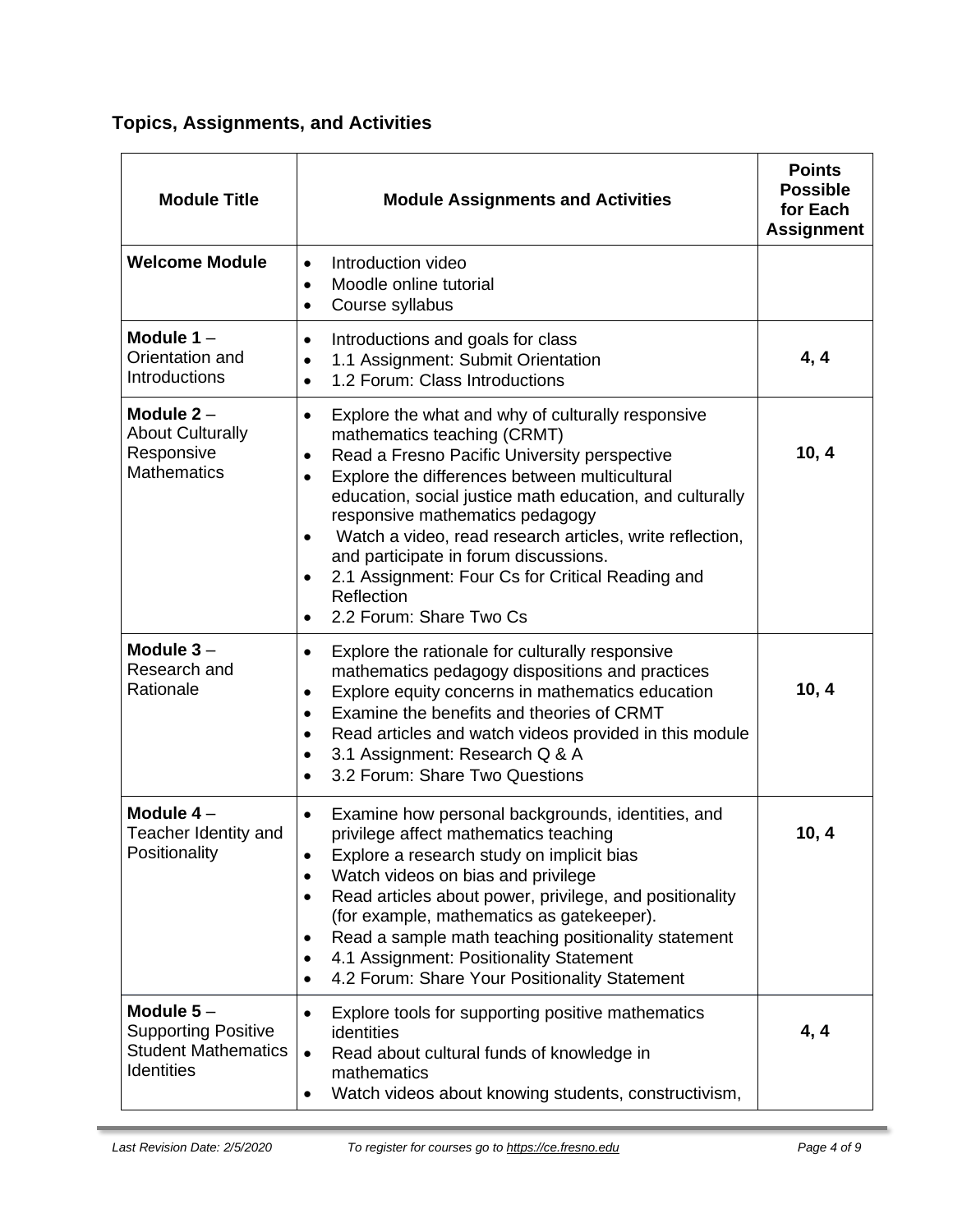| <b>Module Title</b>                                                                                        | <b>Module Assignments and Activities</b>                                                                                                                                                                                                                                                                                                                                   | <b>Points</b><br><b>Possible</b><br>for Each<br><b>Assignment</b> |
|------------------------------------------------------------------------------------------------------------|----------------------------------------------------------------------------------------------------------------------------------------------------------------------------------------------------------------------------------------------------------------------------------------------------------------------------------------------------------------------------|-------------------------------------------------------------------|
|                                                                                                            | and asset-model thinking<br>Read an article on deficit views of mathematics<br>$\bullet$<br>5.1 Forum: Cultural Funds of Knowledge<br>$\bullet$<br>5.2 Forum: Papi's 70th Birthday Task<br>$\bullet$                                                                                                                                                                       |                                                                   |
| <b>Module <math>6 -</math> Further</b><br>Features and<br>Frameworks for<br><b>Mathematics</b><br>Teaching | Explore characteristics of CRMT lessons<br>$\bullet$<br>Contrast equity and equality<br>$\bullet$<br><b>Explore CRMT framework</b><br>$\bullet$<br>Read a mathematics teaching vignette<br>$\bullet$<br>Take a community math walk<br>$\bullet$<br>6.1 Assignment: Community Math Walk Presentation<br>$\bullet$<br>6.2 Forum: Community Math Walk Reflection<br>$\bullet$ | 10, 4                                                             |
| Module $7 -$<br><b>Mathematical Lesson</b><br>Resources and<br>Preparation                                 | Explore resources for classroom implementation.<br>$\bullet$<br>Read research articles on implementation challenges<br>(for example, Embracing the inherent tensions in<br>teaching mathematics from an equity stance.)<br>Analyze a lesson<br>$\bullet$<br>7.1 Forum: Lesson Analysis<br>$\bullet$<br>7.2 Forum: Lesson Recommendations<br>$\bullet$                      | 4, 4                                                              |
| Module 8 - Lesson<br>Design and<br>Implementation                                                          | Design mathematics lessons relevant for your grade<br>$\bullet$<br>level.<br>Participate in peer lesson review<br>$\bullet$<br>Conduct activities with your class and reflect.<br>$\bullet$<br>8.1 Assignment: Upload Your CRMT Plans (2)<br>$\bullet$<br>8.2 Forum: Sharing Plans<br>$\bullet$<br>8.3 Assignment: Lesson Implementation Reflection<br>$\bullet$           | 20, 4, 10                                                         |
| Module 9-<br>Reflecting and<br>Looking Ahead                                                               | Develop a checklist, create presentation, reflective<br>$\bullet$<br>conversation with colleague<br>Watch a video<br>9.1 Final Reflection<br>$\bullet$                                                                                                                                                                                                                     | 10                                                                |
|                                                                                                            | <b>TOTAL POINTS</b>                                                                                                                                                                                                                                                                                                                                                        | 124 points                                                        |

## **Grading Policies, Rubrics, and Requirements for Assignments**

#### **Grading Policies**

- Assignments will be graded per criteria presented in the course rubrics.
- $A = 90-100\%$  and  $B = 80-89\%$ , (anything below 80% will not receive credit.)
- The discernment between an A or a B letter grade is at the discretion of the instructor based on the quality of work submitted (see course rubrics).
- Coursework falling below a B grade will be returned with further instructions.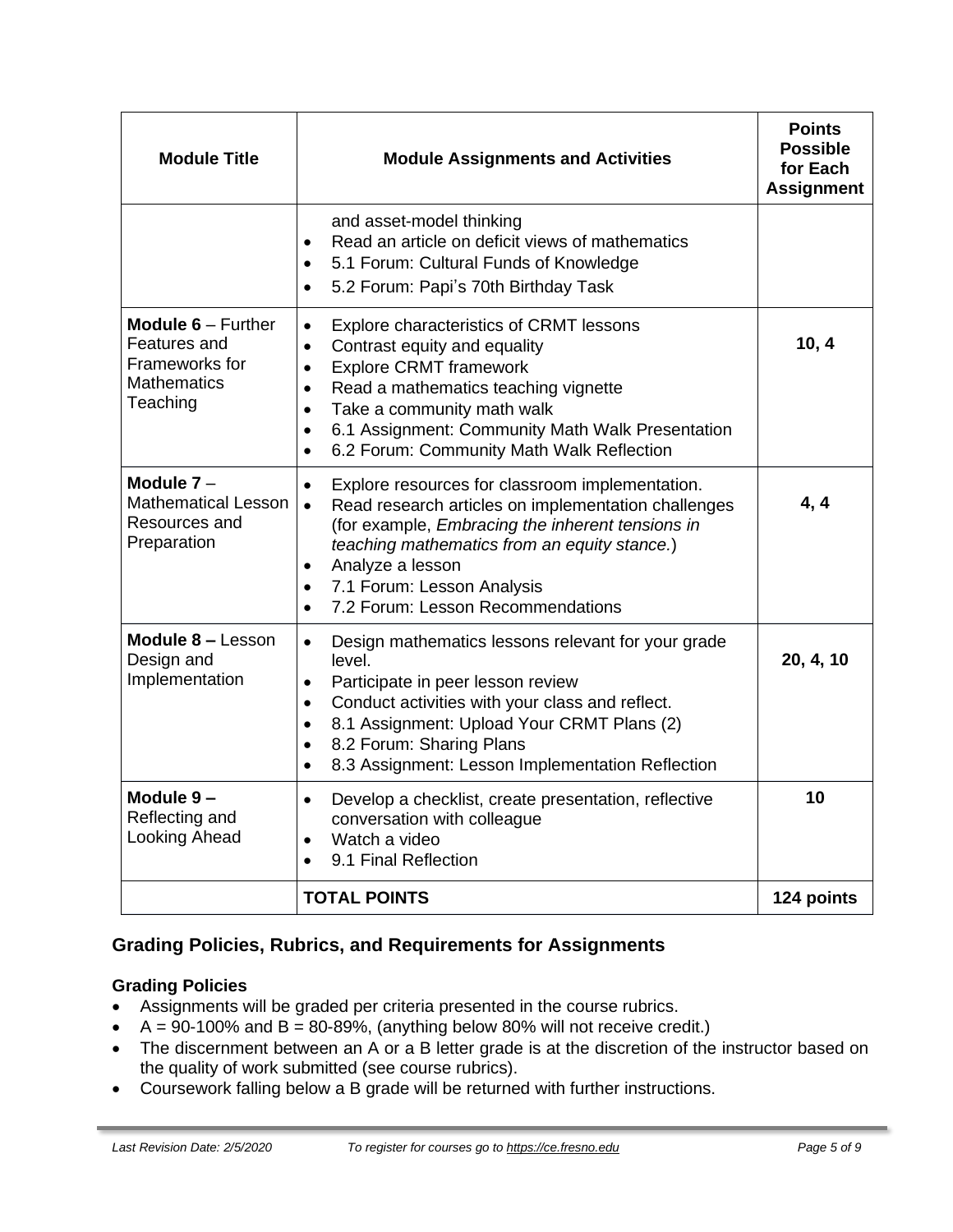• All assignments must be completed to receive a grade and are expected to reflect the quality that teacher-training institutions require of professional educators. If completed assignments do not meet this standard, students will be notified with further instructions from the instructor.

| Grade     | <b>Percent</b> | <b>Description</b> | <b>Rubric</b>                                                                                                                                                                                   |
|-----------|----------------|--------------------|-------------------------------------------------------------------------------------------------------------------------------------------------------------------------------------------------|
| A         | 90-100%        | Excellent          | Meets all course / assignment requirements with<br>significant evidence of subject mastery and<br>demonstration of excellent graduate level<br>professional development scholarship.            |
| B         | 80-89%         | Very Good          | Adequately meets criteria for all course/assignment<br>requirements - demonstrates subject competency<br>with very good graduate level professional<br>development scholarship.                 |
| <b>NC</b> | Below 80%      | Unacceptable       | Does not meet the minimum criteria for all<br>course/assignment requirements and demonstrated<br>little, if any, evidence of acceptable graduate level<br>professional development scholarship. |

#### **Grading Rubrics**

#### **Writing Requirements**

- **Superior:** Writing is clear, succinct, and reflects graduate level expectations. Clearly addresses all parts of the writing task. Maintains a consistent point of view and organizational structure. Include relevant facts, details, and explanations.
- **Standard:** Writing is acceptable with very few mistakes in grammar and spelling. Addresses most parts of the writing task. Maintains a mostly consistent point of view and organizational structure. Include mostly relevant facts, details, and explanations.
- **Sub-standard:** Writing contains noticeable mistakes in grammar and spelling. Does not address all parts of the writing task. Lacks a consistent point of view and organization structure. May include marginally relevant facts, details, and explanations.

#### **Lesson Plan Requirements**

- **Superior:** Instructional goals and objectives clearly stated. Instructional strategies appropriate for learning outcome(s). Method for assessing student learning and evaluating instruction is clearly delineated and authentic. All materials necessary for student and teacher to complete lesson clearly listed.
- **Standard:** Instructional goals and objectives are stated but are not easy to understand. Some instructional strategies are appropriate for learning outcome(s). Method for assessing student learning and evaluating instruction is present. Most materials necessary for student and teacher to complete lesson are listed.
- **Sub-standard:** Instructional goals and objectives are not stated. Learners cannot tell what is expected of them. Instructional strategies are missing or strategies used are inappropriate. Method for assessing student learning and evaluating instruction is missing. Materials necessary for student and teacher to complete lesson are missing.

#### **Forum Requirements**

• **Superior:** Response was at least 1 page (3 fully developed paragraphs) in length. Thoroughly answered all the posed questions, followed all the assignment directions, proper grammar and no spelling errors. Language is clear, concise, and easy to understand. Uses terminology appropriately and is logically organized.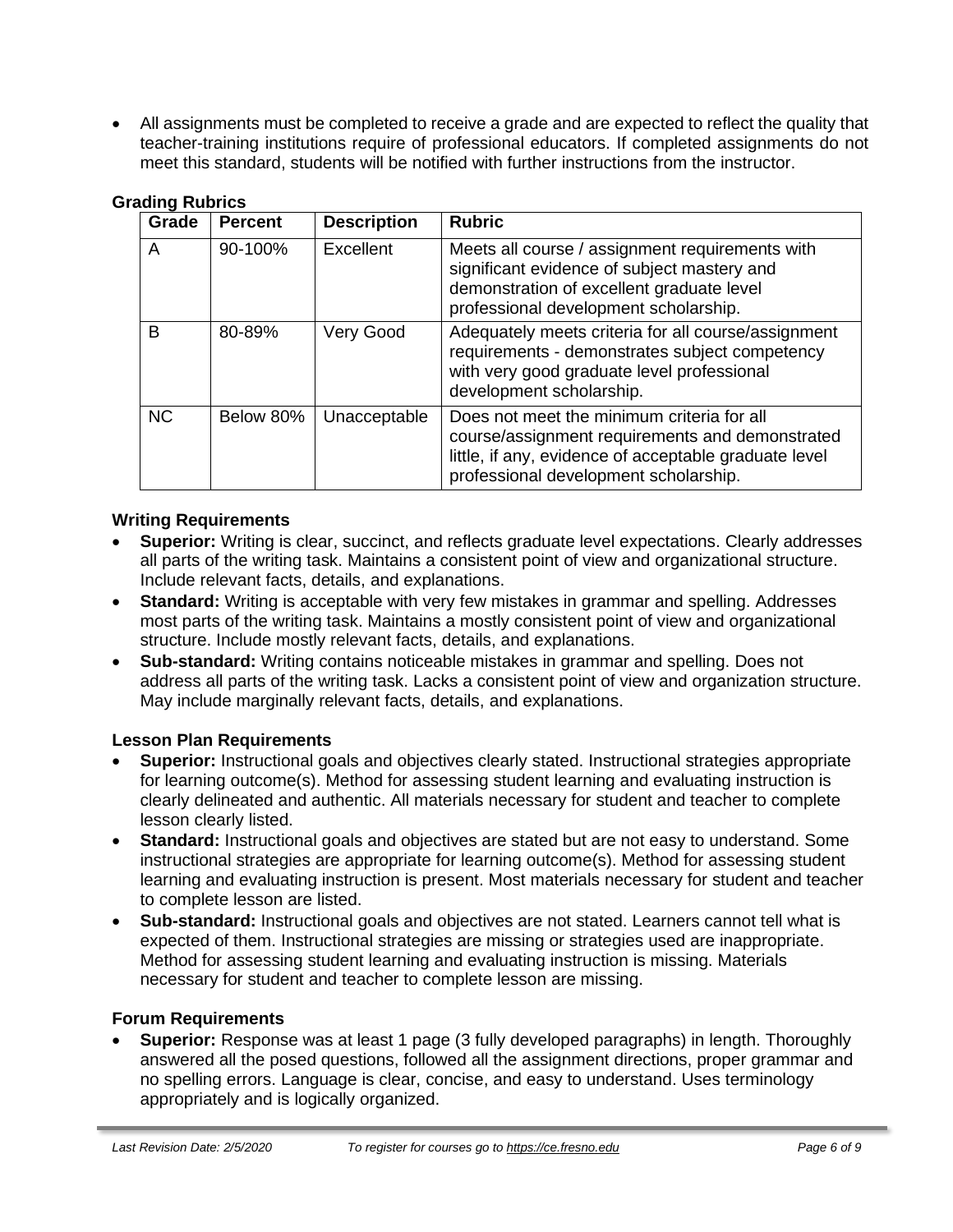- **Standard:** Response was ½ to 1 page in length (2-3 fully developed paragraphs). Answered all the questions but did not provide an in-depth analysis, followed most of the assignment directions, proper grammar and no spelling errors. Language is comprehensible, but there a few passages that are difficult to understand. The organization is generally good.
- **Sub-standard:** Response was less than ½ page in length (1 paragraph). Did not answer all the required questions and/or statements or responses were superficial, vague, or unclear, did not follow the assignment directions, many grammar and spelling errors. Is adequately written, but may use some terms incorrectly; may need to be read two or more times to be understood.

#### **Instructor/Student Contact Information**

Throughout the course participants will be communicating with the instructor and their classmates on a regular basis using asynchronous discussion forums. A virtual office is utilized for class questions and students are provided with instructor contact information in the event they want to make email or phone contact. In addition, students are encouraged to email or phone the instructor at any time. Students will also receive feedback on the required assignments as they are submitted.

#### **Forums**

Participation is an important expectation of this course and all online courses. Online discussions promote reflection and analysis while allowing students to appreciate and evaluate positions that others express. While students may not be engaging with the same students throughout this course they will be expected to offer comments, questions, and replies to the discussion question whenever possible. The faculty role in the discussion forum is that of an observer and facilitator.

#### **Coursework Hours**

Based on the Carnegie Unit standard, a unit of graduate credit measures academic credit based on the number of hours the student is engaged in learning. This includes all time spent on the course: reading the textbook, watching videos, listening to audio lessons, researching topics, writing papers, creating projects, developing lesson plans, posting to discussion boards, etc. Coursework offered for FPU Continuing Education graduate credit adheres to 45 hours per semester unit for the 900-level courses. Therefore, a student will spend approximately 90 hours on a typical 2-unit course or 135 hours on a typical 3-unit course.

#### **Services for Students with Disabilities**

Students with disabilities are eligible for reasonable accommodations in their academic work in all classes. In order to receive assistance, the student with a disability must provide the Academic Support Center with documentation, which describes the specific disability. The documentation must be from a qualified professional in the area of the disability (i.e. psychologist, physician or educational diagnostician). Students with disabilities should contact the Academic Support Center to discuss academic and other needs as soon as they are diagnosed with a disability. Once documentation is on file, arrangements for reasonable accommodations can be made. For more information and for downloadable forms, please go to [https://www.fresno.edu/students/academic](https://www.fresno.edu/students/academic-support/services-students-disabilities)[support/services-students-disabilities.](https://www.fresno.edu/students/academic-support/services-students-disabilities)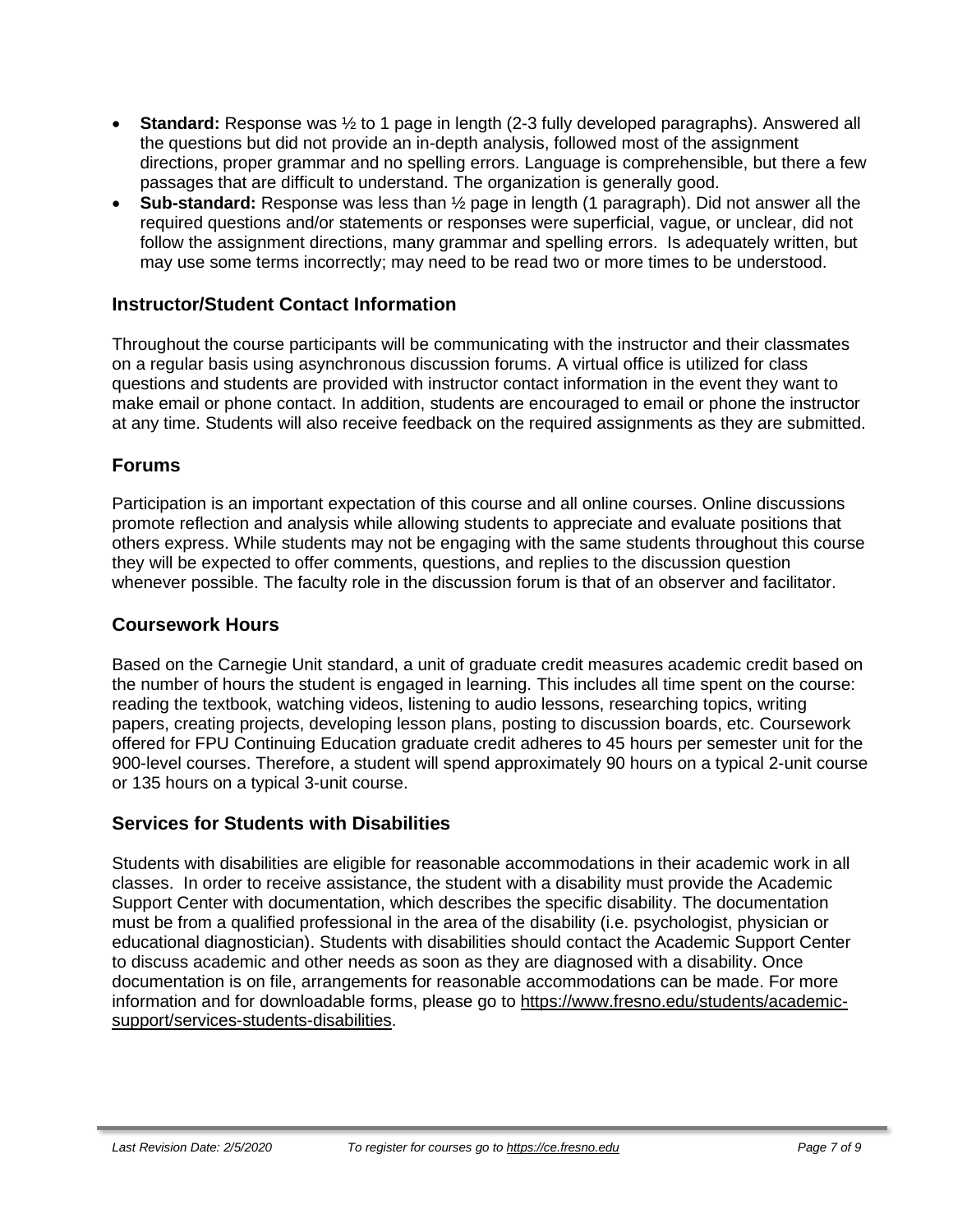## **Plagiarism and Academic Honesty**

All people participating in the educational process at Fresno Pacific University are expected to pursue honesty and integrity in all aspects of their academic work. Academic dishonesty, including plagiarism, will be handled per the procedures set forth in the Fresno Pacific University Catalogue <https://www.fresno.edu/students/registrars-office/academic-catalogs>

## **Technology Requirements**

To successfully complete the course requirements, course participants will need Internet access, can send and receive email, know how to manage simple files in a word processing program, and have a basic understanding of the Internet. Please remember that the instructor is not able to offer technical support. If you need technical support, please contact your Internet Service Provider.

**Moodle:** This course will be delivered totally online. Moodle is a learning management system that provides students access to online resources, documents, graded assignments, quizzes, discussion forums, etc. Moodle is easy to learn and has a friendly user interface. To learn more about Moodle, go to [https://docs.moodle.org/33/en/Student\\_FAQ.](https://docs.moodle.org/33/en/Student_FAQ) There are also some student tutorials on the Center for Online Learning website at Fresno Pacific University - [https://col.fresno.edu/student.](https://col.fresno.edu/student)

**Moodle Site Login and Passwords:** Students will need to have internet access to log onto [https://ce-connect.fresno.edu.](https://ce-connect.fresno.edu/) The username and password numbers for Moodle access will be sent to you by the university using the email address you submitted at the time of registration. The instructor will then contact you with a welcome communication. If you need help with your username and password recovery, please contact the Continuing Education office at (800) 372- 5505 or (559) 453-2000 during regular office hours - Mon-Fri 8:00 am to 5:00 pm. or email them at [prof.dev@fresno.edu.](mailto:prof.dev@fresno.edu)

**Getting Help with Moodle:** If you need help with Moodle, please contact the Center for Online Learning (COL), by telephone or the website. Help by phone (559) 453-3460 is available Mon-Thurs 8:00 am to 8:00 pm and on Fridays from 8:00 am to 5:00 pm, or by filling out a "Request Services" form at [https://col.fresno.edu/contact/request-services.](https://col.fresno.edu/contact/request-services) Please identify that you are with the "School = Continuing Education".

### **Final Course Grade and Transcripts**

When all work for the course has been completed, students will need to logon to the Continuing Education website [\(https://ce.fresno.edu/my-account\)](https://ce.fresno.edu/my-account) and "Request Final Grade". Once the instructor receives the requests and submits the grade online, students may log back in to view their Final Grade Report or order transcripts online. Please allow at least two weeks for the final grade to be posted. For more information, see the Continuing Education Policies and Procedures at [https://ce.fresno.edu/ce-policies-and-procedures.](https://ce.fresno.edu/ce-policies-and-procedures)

### **University Policies and Procedures**

Students are responsible for becoming familiar with the information presented in the Academic Catalog and for knowing and observing all policies and procedures related to their participation in the university community. A summary of university policies may be found on the university website at [https://www.fresno.edu/students/registrars-office/academic-catalogs.](https://www.fresno.edu/students/registrars-office/academic-catalogs)